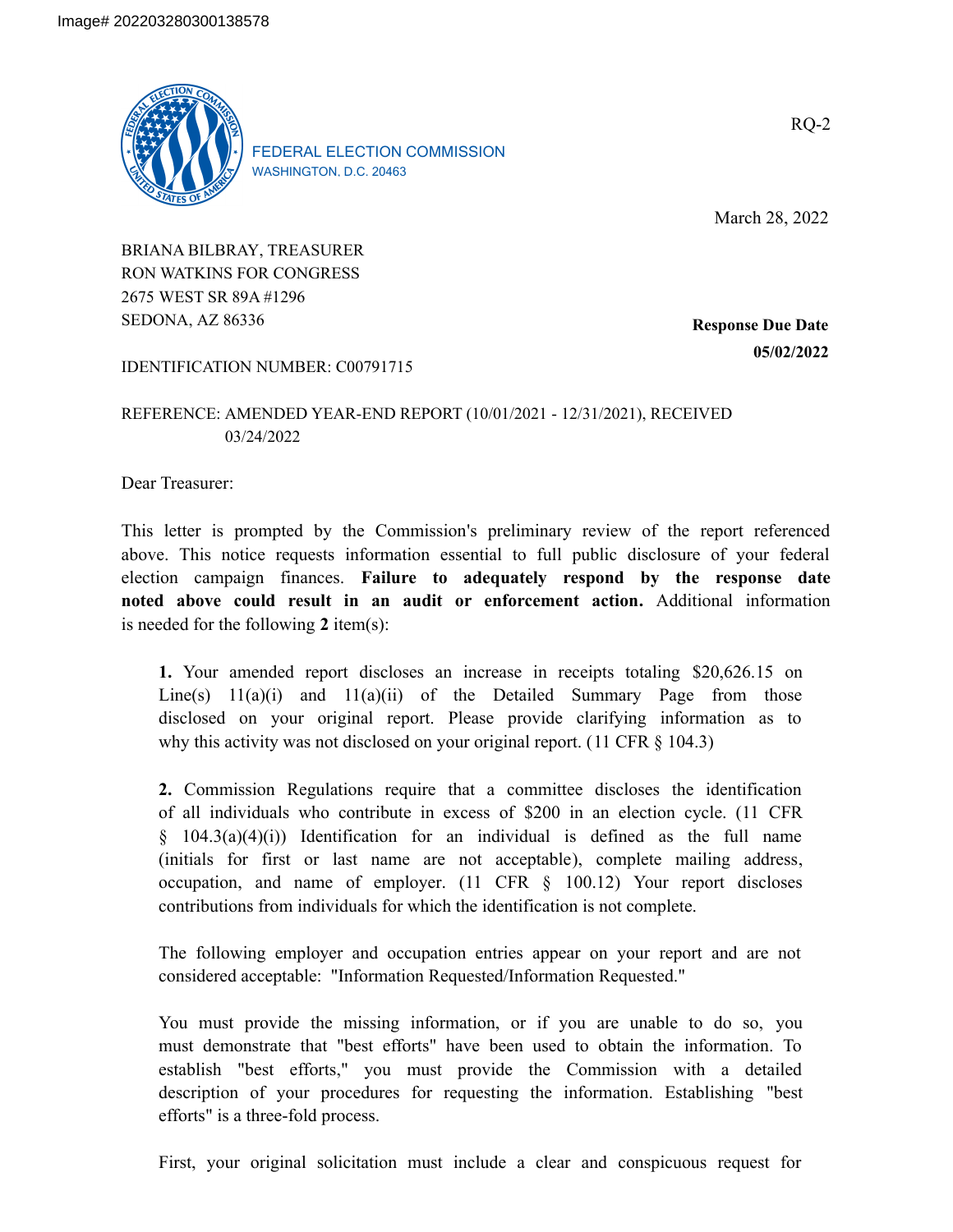## RON WATKINS FOR CONGRESS

Page 2 of 3

the contributor information and must inform the contributor of the requirements of federal law for the reporting of such information. (11 CFR  $\S$  104.7(b)(1)) See 11 CFR  $\S$  104.7(b)(1)(i)(B) for examples of acceptable statements regarding the requirements of federal law.

Second, if the information is not provided, you must make one follow-up, stand alone effort to obtain this information, regardless of whether the contribution(s) was solicited or not. This effort must occur no later than 30 days after receipt of the contribution and may be in the form of a written request or an oral request documented in writing. (11 CFR  $\S$  104.7(b)(2)) The requests must:

• clearly ask for the missing information, without soliciting a contribution;

• inform the contributor of the requirements of federal law for the reporting of such information, and

• if the request is written, include a pre-addressed post card or return envelope.

Third, if you receive contributor information after the contribution(s) has been reported, you should either a) file with your next regularly scheduled report, an amended memo Schedule A listing all the contributions for which additional information was received; or b) file on or before your next regularly scheduled reporting date, amendments to the report(s) originally disclosing the contribution(s). (11 CFR § 104.7(b)(4))

Please amend your report to provide the missing information or a detailed description of your procedures for requesting the information. For more information on demonstrating "best efforts," please refer to the Campaign Guide.

**Please note, you will not receive an additional notice from the Commission on this matter.** Adequate responses must be received by the Commission on or before the due date noted above to be taken into consideration in determining whether audit action will be initiated. Failure to comply with the provisions of the Act may also result in an enforcement action against the committee. Any response submitted by your committee will be placed on the public record and will be considered by the Commission prior to taking enforcement action. **Requests for extensions of time in which to respond will not be considered.**

Electronic filers must file amendments (to include statements, designations and reports) in an electronic format and must submit an amended report in its entirety, rather than just those portions of the report that are being amended. For information about the report review process or specific filing information for your committee type, please visit www.fec.gov/help-candidates-and-committees. For more information about Requests for Additional Information (RFAI), why you received a letter, and how to respond, please visit